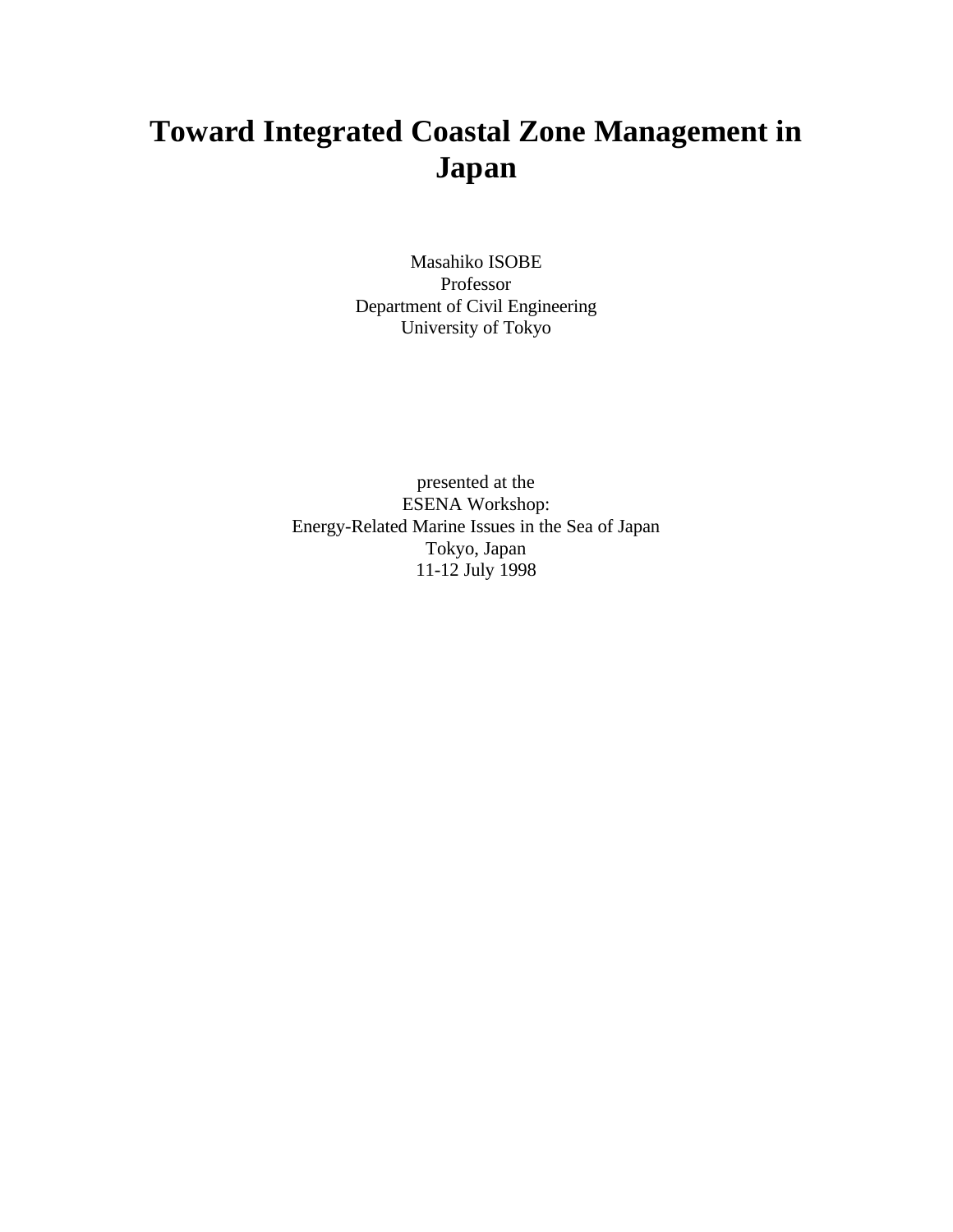#### ABSTRACT

There are three functional aspects of coastal zones—provision of ecological services, disaster prevention, and human utilization. In this paper the current status of the Japanese coastal environment relative to each of these functions is first examined and problem areas identified. Following this, a basic theoretical framework for an integrated coastal zone management (ICZM) scheme in Japan is introduced. Such a scheme will seek to integrate the ecological, disaster prevention, and human utilization functions of coastal zones. Examples of practical experiments in ICZM in Japan are then discussed. The paper arrives at the conclusion that an ICZM scheme is absolutely essential to solve Japan's development-related coastal zone problems.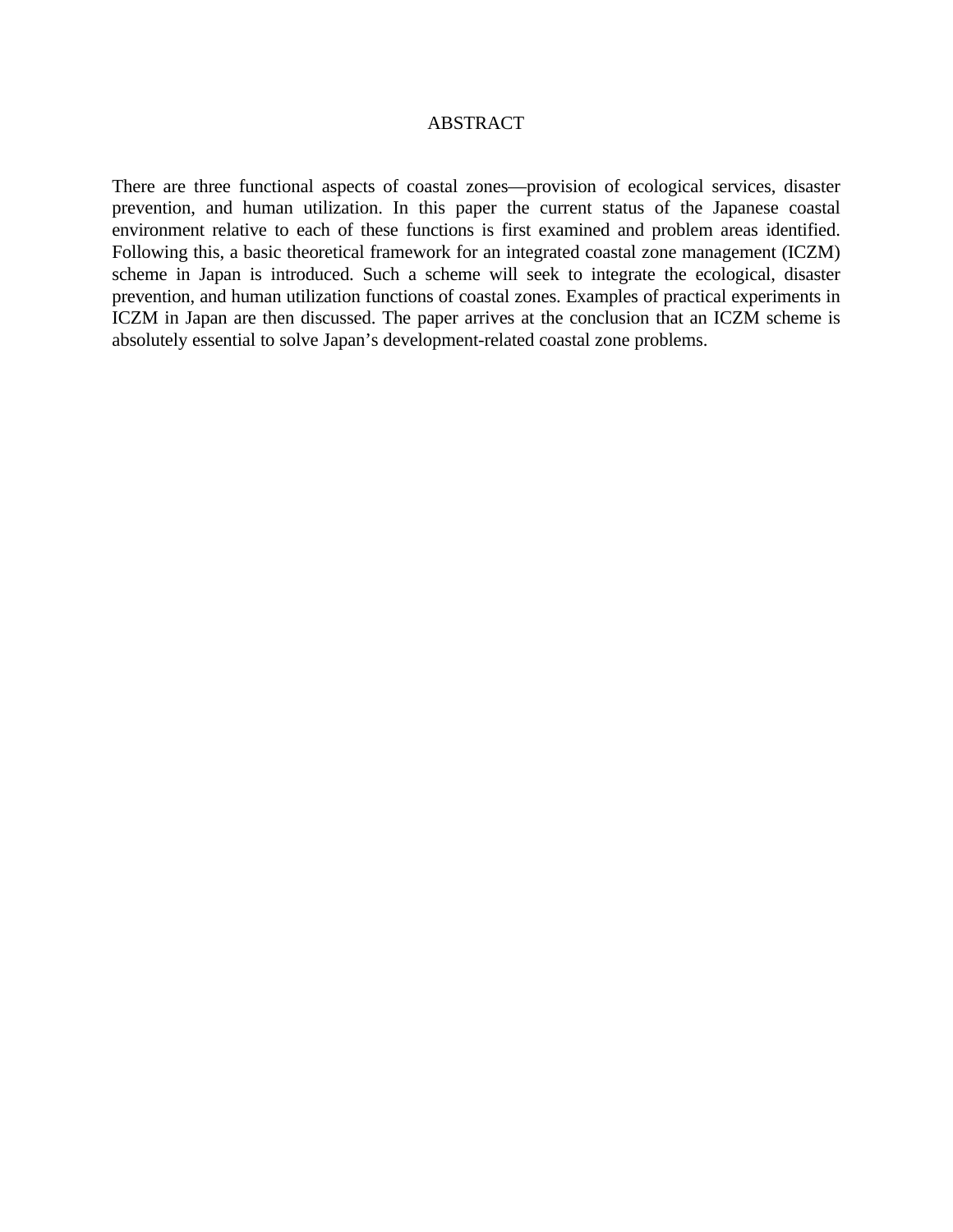### **TABLE OF CONTENTS**

| 2.1. Disaster Prevention | $\overline{2}$ |  |
|--------------------------|----------------|--|
| 2.2. Human Utilization   | $\overline{3}$ |  |
| 2.3. Ecology             | $\overline{4}$ |  |
|                          |                |  |
|                          |                |  |
|                          |                |  |
|                          |                |  |
|                          |                |  |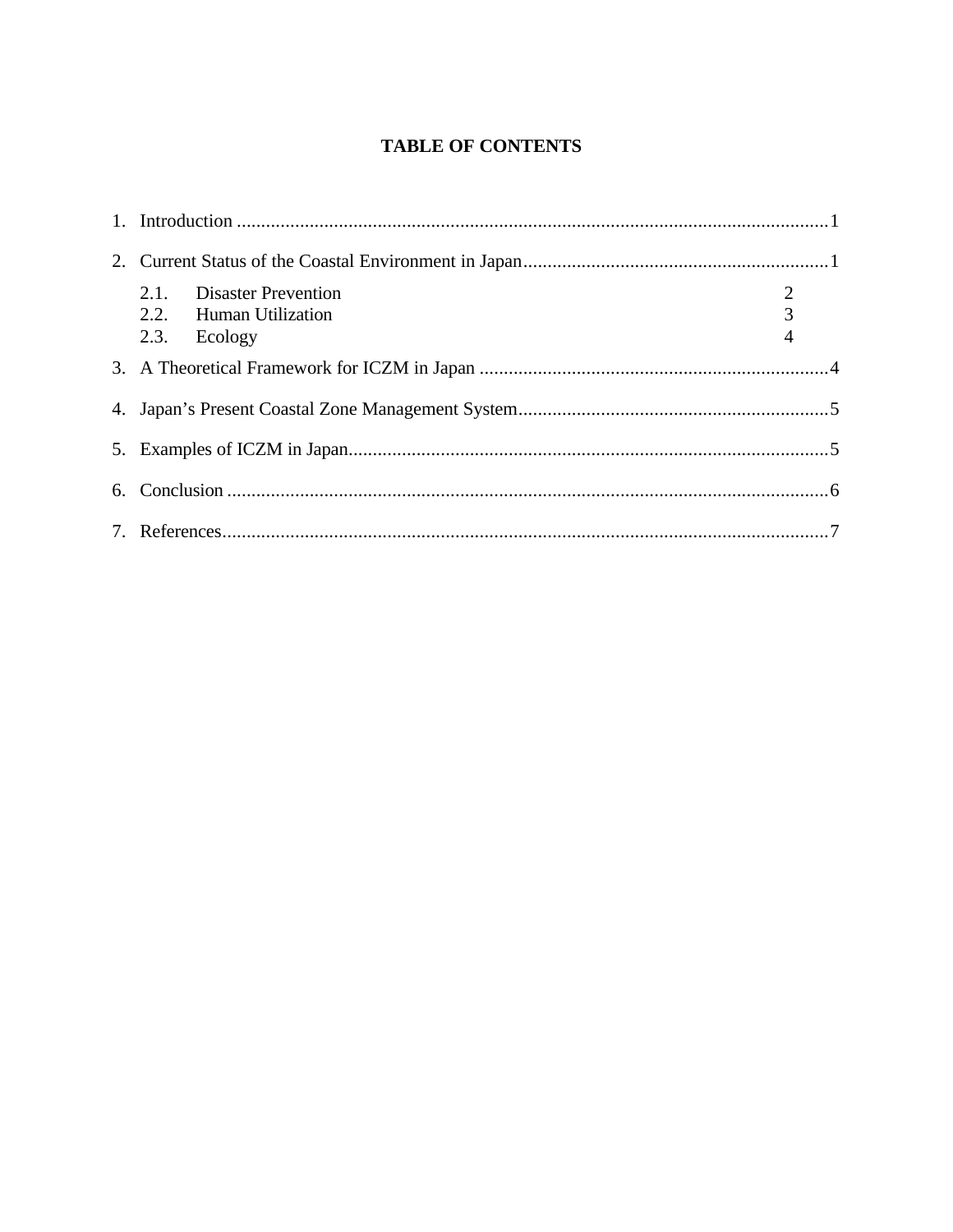## **1. Introduction**

Coastal regions can be narrowly thought of as the "dividing boundary" between sea and land—the coastline—or broadly thought of as the zone in which the three spheres of air (atmosphere), water (hydrosphere), and land (lithosphere) converge—the coastal zone. Coastal regions are intensely dynamic areas, and are of critical important to humans.

Coastal zones contain unique, irreplaceable ecosystems. At the same time, coastal zones are subject to intense use by humans—for transportation activities, resources and energy extraction, industrial uses, and recreation. Furthermore, coastal zones are the first line of defense against inland disasters. They are buffer zones against the ravages of tsunamis, rough waves, flooding, and erosion. In short, there are three functional aspects—provision of ecological services, disaster prevention, and human utilization—which are part of the human relationship to coastal zones. Each of these aspects are intricately linked. Consequently, humans must monitor and manage each facet in an integrated manner to ensure that the human relationship to coastal zones remains harmonious.

In the first section of the paper, the current status of the coastal environment in Japan is examined and problem areas identified. Following this, a basic theoretical framework for an integrated coastal zone management (ICZM) scheme in Japan is introduced. Examples of practical experiments in ICZM in Japan are then discussed. Finally, conclusions are drawn about the present state of ICZM in Japan.

## **2. Current Status of the Coastal Environment in Japan**

Japan is part of the Asian temperate monsoon climatic region, and it is bathed by the warm Japan Current on the Pacific side and Tsushima Current on the Sea of Japan side of the country. Thus, Japan experiences relatively high sea temperatures and a warm climate given its high northern latitude. The difference in tides at flood stage on the Pacific coast is approximately 1.5 meters, and approximately 0.2 meters on the Sea of Japan coast. It is more than four meters on the Ariake Sea coast due to its unique topography.

The total land area of Japan is approximately 378,000 square kilometers (see Table 1). Coastal areas which are 20 meters or less below sea level account for about 31,000 square kilometers, which is approximately 10% of the total land area of Japan. The 200-mile economic exclusion zone encompasses an area of about 4.47 million square kilometers. The total length of Japan's coastline is roughly 35,000 kilometers. Japan has 91 meters of coastline per square kilometer of total land area. If small island states are excluded, Japan comes in second in the world behind Denmark (150 meters of coastline per square kilometer of total land area) in coastline length per unit total land area. This fact helps demonstrate the importance of the coastal zone to Japan.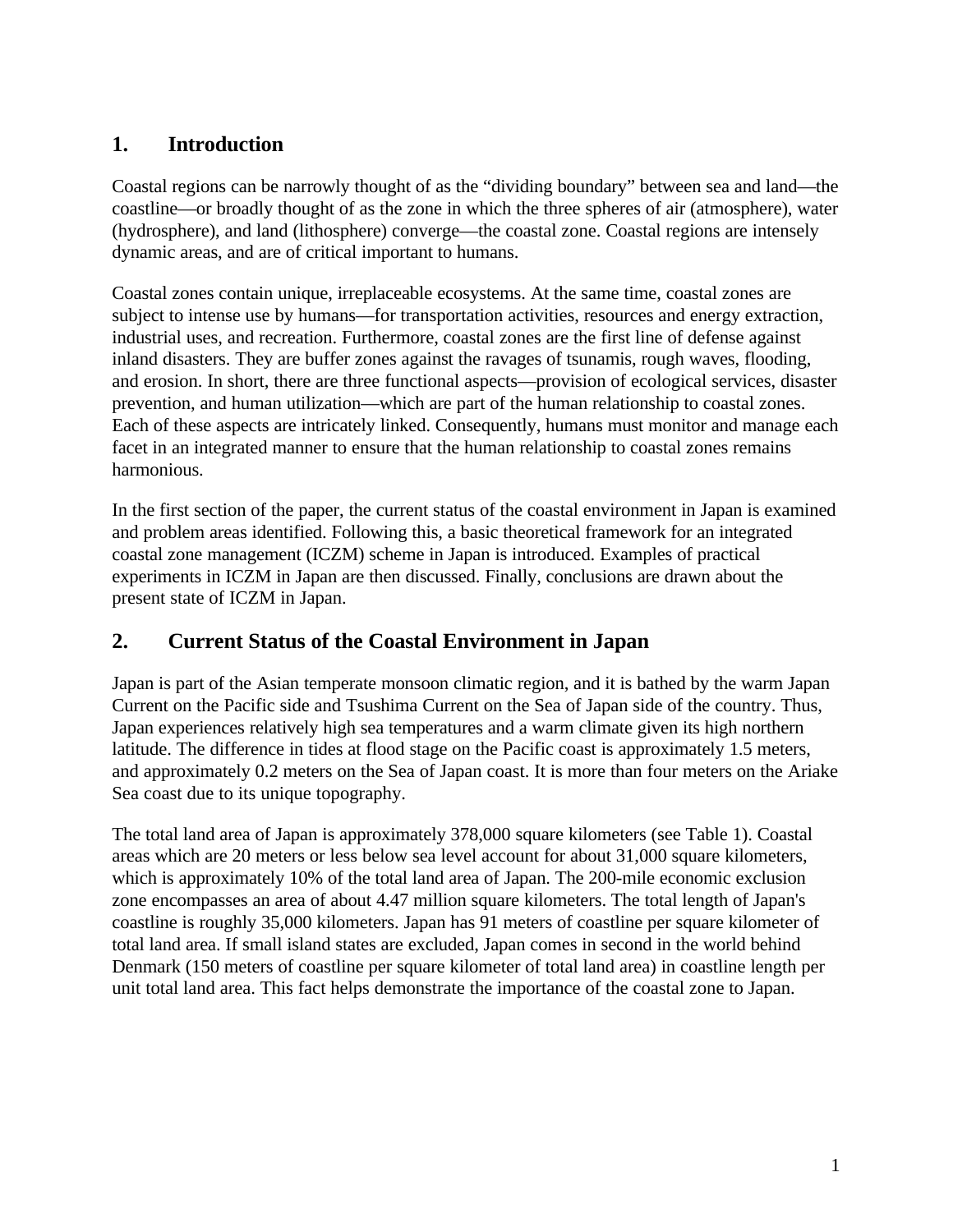| <b>Variable</b>                |                           |
|--------------------------------|---------------------------|
| Total Land Area of Japan       | $377,720$ km <sup>2</sup> |
| Water Depth Area<br>$0 - 20$ m | 30,880 $km^2$             |
| $20 - 50$ m                    | 49,850 $km^2$             |
| $50 - 100$ m                   | 79,740 $km^2$             |
| 200-mile Economic Zone Area    | 4,470,000 $km^2$          |
| Length of Coastline            | 34,536 km                 |

#### *Table 1: Coastal Zone Facts of Japan*

In the following sections we will examine the current status of Japan's coastal zone relative to the three functional aspects of coastal zones important to humans mentioned above—disaster prevention, human utilization, and provision of ecological services.

#### 2.1. Disaster Prevention

Japan is prone to seaborne natural disasters, including typhoon-induced flooding and high waves, and tsunamis or tidal waves. In addition, Japan's coastline is prone to erosion. Thus, prevention of disasters related to typhoons, tsunamis, and erosion is one important functional aspect of coastal zones that must taken into account in any ICZM schemes developed in Japan.

Most of Japan is threatened by flooding and high waves during the typhoon season around September. In addition, the Sea of Japan side of Japan is buffeted by strong winds and rough seas in the winter. Storm conditions combined with high tides can cause especially severe damage. High tides in the three major bays of Tokyo, Ise, and Osaka, as well as in the Ariake Straits, can be amplified by storm winds. A particularly damaging typhoon hit the Tokyo area in 1953. Maximum tide deflection was 3.9 meters in Tokyo Bay. The worst recorded typhoon-induced damaged was experienced in the Ise Bay Typhoon of 1959 which caused a high tide deflection of 3.4 meters and resulted in more than 5000 deaths and damage to almost one million buildings. Damage caused by flooding has diminished in recent years, but it is unclear whether this is a result of efforts to protect the coastline, or the lack of severe typhoons in recent years.

Tsunamis are also a source of severe damage and loss of life in Japan. They can hit anywhere in Japan, but they are most common on the Pacific coast. In particular, high energy tsunamis are frequently experienced in the Sanriku region in the northeast part of the main island of Honshu. Two tsunamis, however, hit the Sea of Japan coast in 1983 and 1993, which underscores the need for vigilance in this area as well.

While typhoon-induced floods and tsunamis cause enormous damage in a short period of time, the most serious damage to coastal areas has been wrought by slow coastal erosion over a long period of time. In contrast to typhoons and tsunamis, this damage is not the result of natural forces but human forces. Coastal erosion has been particularly severe since the end of World War II and coincides with Japan's rapid industrialization after the war. Industrial development combined with the severity of sea conditions during typhoons and the fact that Japan has an inadequate natural supply of soil and sand, has resulted in a serious coastal zone erosion problem in Japan.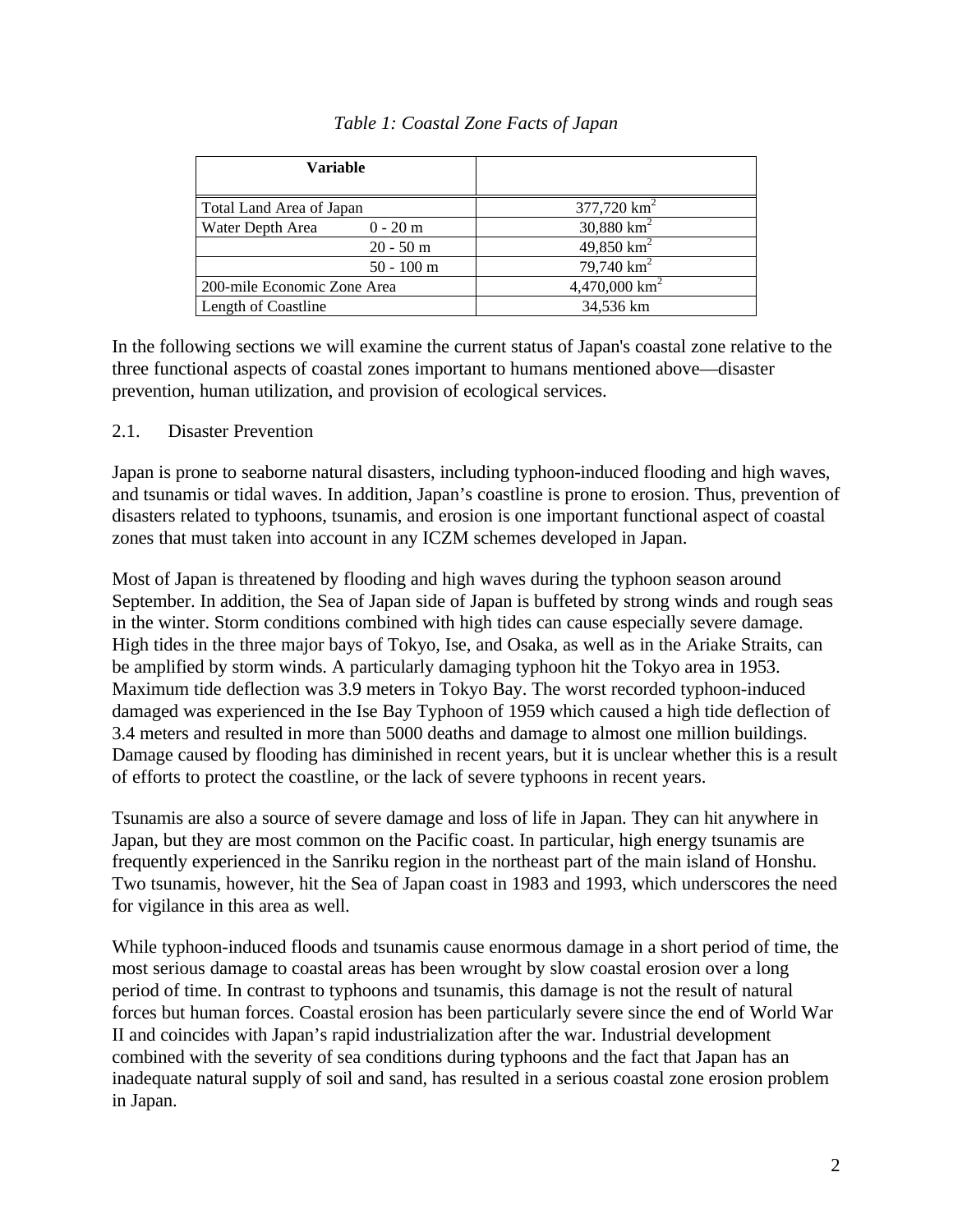Analysis of erosion speeds of sand-pebble coasts as determined by comparing of past and present topographic maps shows that coastal erosion has accelerated in the post-war era (Tanaka et al., 1993). Given that the average erosion speed for sand-pebble beaches is 0.168 m (approximately one-sixth of a meter), and that the average width of these beaches is 30 meters (Ministry of Agriculture, Forest and Fisheries et al., 1990), a simple calculation reveals that at this speed all such beaches will be lost in 180 years.

Coastal erosion is a problem of utmost importance in Japan because coastal erosion compromises the ability of coastal zones to act as front-line defenses against floods, tsunamis, and rough seas, to provide adequate utilization functions, and to maintain the integrity of shallow water ecosystems. Coastal erosion also, in essence, means that the land of Japan itself is lost.

A wide variety of structures have been built in Japan with the express purpose of preserving coastal areas against the above-discussed problems of typhoon-flooding, tsunamis, and slow coastal erosion. The total length of the coastline in Japan as of 1992 was 34,536 km. Approximately one-half of this total, or 15,932 km, requires protection against coastal erosion. Structures have been built along about two-thirds, or 9382 km, of this portion. In the 30-year period from 1962 to 1992 protective structures were built on about 4,248 km of coast. While it can be said that the coastline has been protected, it can also be said that the coastline is no longer natural. It is an artificial coastline.

Of the protective structures, banks and seawalls were built primarily in the first 10 years of this 30-year period. In the next 10 years, construction of seawalls together with off-shore barriers dominated. In the last 10 years, the focus was primarily on off-shore barriers. This shift in emphasis was due to the fact that banks and seawalls were limited in their ability to stop the effects of rough seas. Off-shore barriers were found to be more effective in controlling rough seas and coastal beach currents.

#### 2.2. Human Utilization

Coastal zones have been used for various human activities from time immemorial. In ancient times they were used by hunters and gatherers as a place to harvest marine resources, today they are used as sites for airports, petroleum exploration, fuel storage and energy generation, industrial and commercial development, waste dumps, and recreation areas.

Comparison of those cities, towns, and villages which border coast lines with those which are landlocked in terms of their area, population, value of industrial shipments, and value of commercial sales shows that despite the fact that waterfront municipalities do not exceed 32% of the total area, they account for 45% of the population, 47% of the value of industrial shipments, and 77% of the value of commercial sales. These figures clearly underscore just how central coastal zones are to human activity in Japan. The reason for this concentration of activity on coasts is not difficult to determine for Japan. Japan is covered with mountainous regions unsuitable for intense human utilization. Thus, its population and accompanying activities tend to be located in flat areas, especially along the coast. Table 2 shows a comparison of the Tokyo Bay and San Francisco Bay areas. The land area is just about the same, but the ratio of the population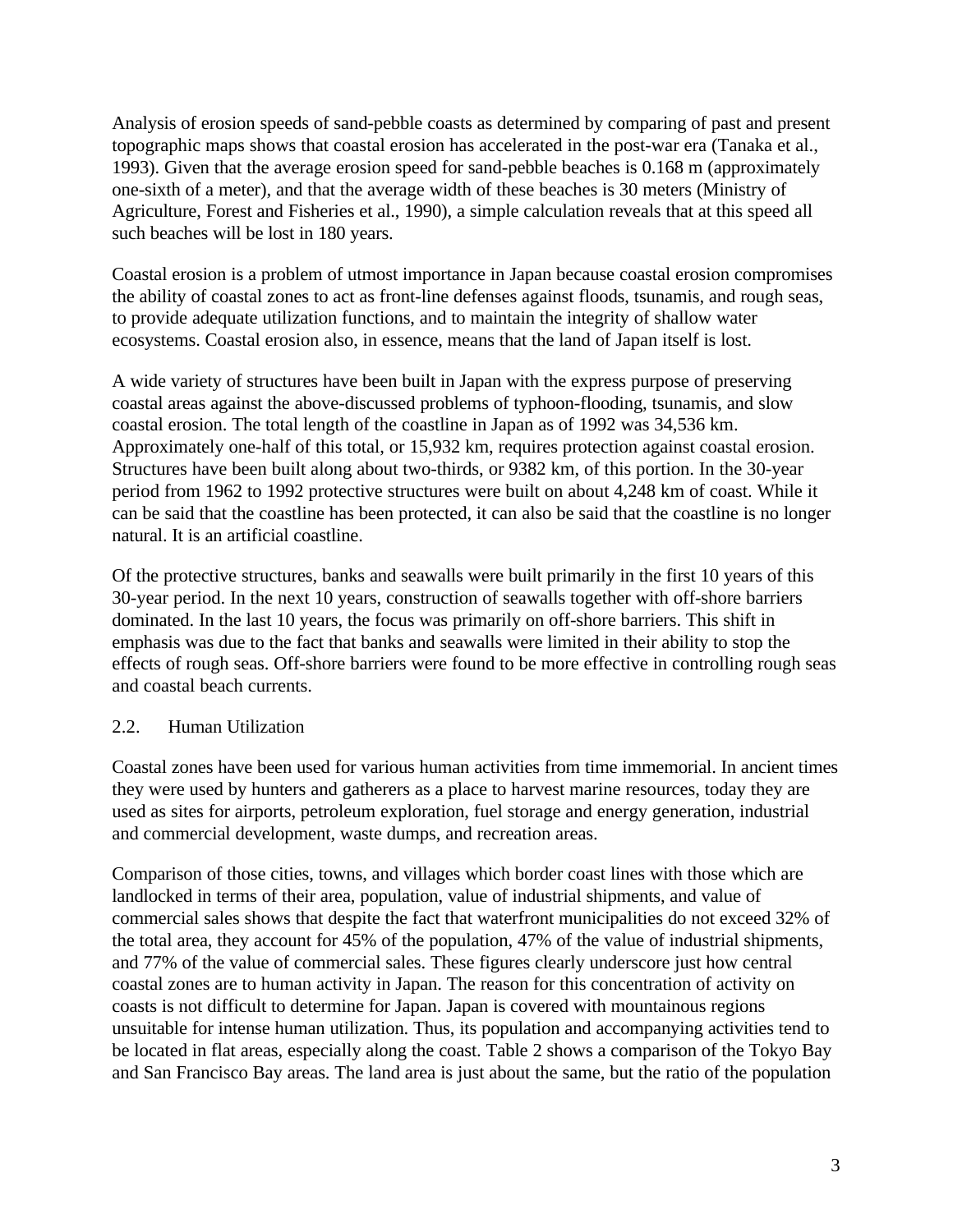density in the drainage basin is 60:1 in Tokyo Bay's favor. This highlights the inescapable need in Japan to make efficient use of its coastal zones.

|                                        | <b>Tokyo Bay</b>         | <b>San Francisco Bay</b> |
|----------------------------------------|--------------------------|--------------------------|
| water area $(km^2)$                    | 1380                     | 1240                     |
| drainage area $(km2)$                  | 7549                     | 153,000                  |
| average water depth (m)                | 45                       | 6                        |
|                                        | (15 within the bay area) |                          |
| water flowing in from rivers $(m^3/s)$ | 300                      | 500                      |
| drainage basin population              | 24,920,000               | 8,000,000                |
| drainage basin population density      | 3301                     |                          |
| (individuals/ $km^2$ )                 |                          |                          |
| area reclaimed $(km^2)$                | 249                      | 240                      |

*Table 2: A Comparison of Tokyo Bay and San Francisco Bay*

#### 2.3. Ecology

Healthy coastal ecosystems are vital to healthy coastal zones. In particular, dry beaches, seaweed beds, and coral reefs are important elements of coastal ecosystems. However, coastal erosion and construction of coastal preservation structures are adversely affecting these ecosystems. Analysis of the changes in the spatial area of dry beaches, seaweed beds, and coral reefs in Japan in the post-war period shows that the drop in dry beach area in the 1970s is particularly striking. This coincides with increased landfill in bays. This underscores the fact that human activity in Japan has reached a level where its impact on coastal zones can not be ignored.

Landfills and coastal preservation structures are causing coastal zones to become increasingly artificial or semi-artificial. An artificial coastal area is an area where structures have been erected in shallow waters. Semi-artificial coastal areas are those in which structures are erected but are either on the land side of the high tide beachline or the sea side of the low tide beachline. Analysis of changes in the coastline reveal that as artificial coastline has increased, and that natural coastline has correspondingly decreased. Despite a slowdown in the speed of construction of landfill coastline and preservation structures, the trend toward increased artificiality of the coastline remains unchanged.

## **3. A Theoretical Framework for ICZM in Japan**

ICZM schemes must address both the human and natural elements of the total coastal environment. Specifically, it must address the ecological, human utilization, and disaster prevention aspects discussed above. Thus, one objective of ICZM is to preserve the ecological integrity of coastal zone ecosystems. Such ecosystems exist in generally harsh conditions conditions of strong winds, high salt concentrations, and wide conditions such as fluctuations in air and water temperature. However, at the same time, nutrient salts supplied from rivers and abundant light in the shallow waters support high primary productivity. Coastal zone management must be sensitive to the nuances of the ecological variables of coastal ecosystems. A second objective is to aid in appropriate human utilization of coastal areas. Utilization refers to harvesting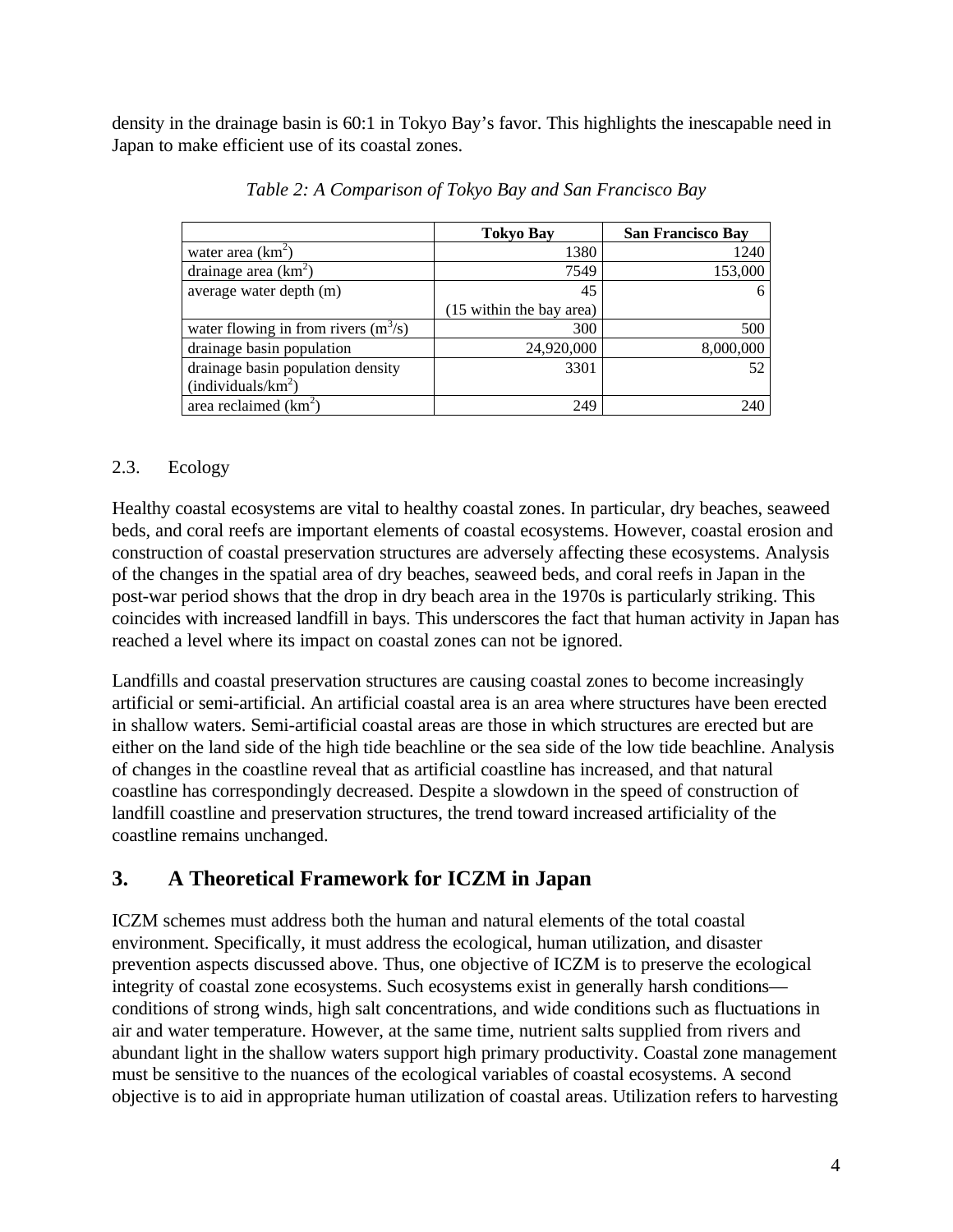of fish, shellfish and seaweed, construction of ports, establishment of sites for industry, building of residential homes, and setting aside of recreation areas. A third objective is to prevent excess material damage and loss of life from natural disasters such as high tides, high waves, strong winds, flooding, earthquakes, tsunamis, and coastal erosion. A final objective is to comprehensively integrate the separate efforts undertaken to achieve the first three objectives.

Mimura et al. (1996) set down specific items for evaluation in each of the three objectives, and proposed an integrated evaluation method for judging management schemes relative to them. One of the purposes of Mimura et al.'s method is to overcome the trade-offs between the objectives.

The basis of ICZM is that it must strive to maintain a healthy "environmental foundation." The environmental foundation is defined to be the coast type (craggy, pebble, muddy), and the combined characteristics of the atmo-sphere (climate, air quality, light, sound, odor, etc.), the hydro-sphere (sea climate, sea bottom topography, water quality and bottom quality, etc.), and the litho-sphere (topography, soil quality, groundwater, surface water, etc.) It is upon this foundation that the ecological, human utilization, and disaster prevention functions of the coastal zone rest. If the environmental foundation is not maintained over long time scales (say, decades), the ecological, disaster prevention, and human utilization functions of coastal zones will suffer. In other words, the status of the environmental foundation determines the health and viability of coastal zones.

## **4. Japan's Present Coastal Zone Management System**

Japan's first formal coastal zone management scheme was embodied in the Coastal Act of 1953. Its objective was the prevention of disasters. It was not drafted from the viewpoint of integrated management of the coastal zone. Until recently prevention of disasters was the primary focus of Japanese coastal zone management. Laws such as the Harbor Act, Fishing Port Act, and the Public Waterfront Landfill Act were set down separately and cover the development and utilization of Japan's coastal zone. The National Parks Act and the Seto Inland Sea Preservation Special Measures Act cover the protection of nature.

There is, however, no law that serves to coordinate all the relevant aspects of each of these separate laws. The different laws result in differing responsibilities by different government agencies. The coastal zone is classified into, for instance, harbors, fishing ports, and reclaimed agricultural lands. Each classified area is overseen by a different ministry such as the Ministry of Transportation, Ministry of Agriculture, Forest and Fisheries, or Ministry of Construction. To achieve true ICZM, establishment of new laws and administrative bodies is desirable.

## **5. Examples of ICZM in Japan**

Japan has established no ICZM system for maintaining the integrity of the coastal zone. Although no codified system exists in Japan, restoration of the environment, creation of new environments, and concern for the environment are present. These practices can be incorporated in the developing concept of ICZM in Japan.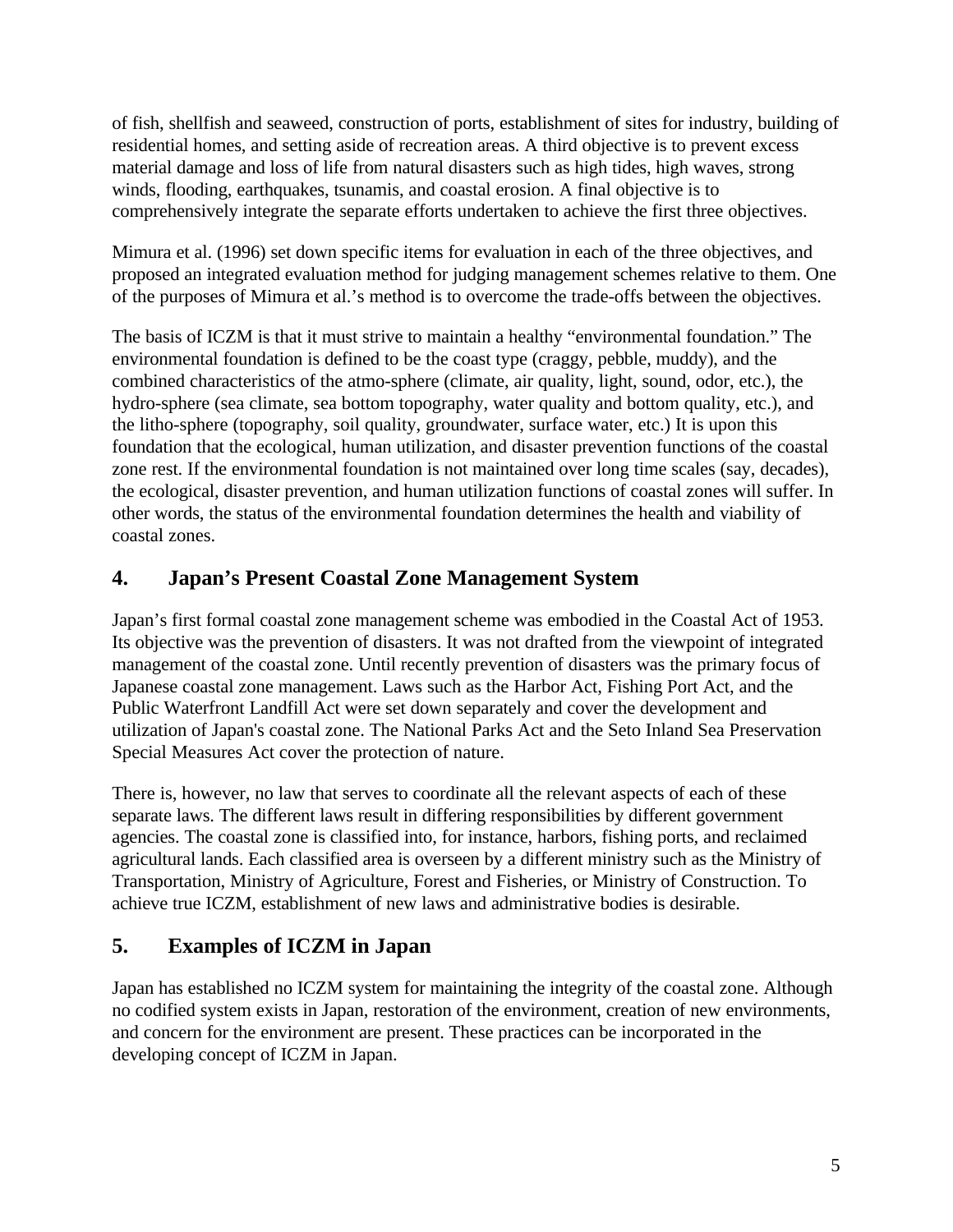The Dashihira Dam on the Kurobe River in Fujiyama Prefecture was constructed so that sand which accumulated on the upstream side of the dam is expelled through a sand flushgate. This ensures a supply of soil and sand downstream. In addition, a sand control dam was constructed with a sand flushport so that soil is expelled during normal hours. Ensuring a steady supply of soil to the mouth of the river by minimizing the extraction of soil from mid- and downstream can be termed environment restoration. The maintenance of coastal sand drifts provides another example of ICZM. A sand bypass was employed to maintain what is perhaps Japan's most famous coastal sand drifts—a formation known as Ama-no-Hashidate (Bridge of Heaven) in Kyoto Prefecture.

One specific project which aims to both restore and create habitat is a project to create an artificial dry beach in Itsukai City in Hiroshima Prefecture. A 24-hectare dry beach has been created along a breakwater to replace the dry beach at the mouth of a river which was been lost to harbor development. This dry beach provides a feeding and resting area for birds such as sea gulls, snipes and plovers. The number of birds on the artificial beach rivals the number that were present before its construction. However, there are problems with the dry beach, including sinking of the site.

Methods for creating a base for seaweed to adhere using blocks placed at the bottom of the sea and methods for transplanting seaweed have been employed to create sites for new seaweed beds. A 60,000 square meter seaweed mound was created to replace a seaweed site that was destroyed by the construction of the Ikata power plant in Ehime Prefecture. Another example is found in Hiaijima in Kumamoto Prefecture where a 19,000 square meter transplant site was created to replace an eelgrass site that was lost with the creation of an artificial recreational beach. Two years after the transplant, the density of the eelgrass was observed to have doubled.

Efforts have been made to shape seawalls and sunken piers to make them into appropriate habitats. It was found that aquatic plants and animals were able to attach themselves easier to a slanted stacked stone seawall which was built for the Kansai International Airport in Osaka Bay. Monitoring confirmed the adherence of seaweed to the structures and a return of reef fish which were not present prior to construction. As another example, a block shaped, gently slanted seawall on the Sumiyoshi coast in Miyazaki Prefecture was constructed so that sea turtles could lay their eggs on the beach. Compared to conventional gently slanted seawalls, the block shaped seawall resulted in an increase numbers of eggs laid.

There are numerous other examples of restoration of the environment and creation of new environments in Japan's coastal zones. Significant progress has been in the technology required to put ICZM into practice. Japan has very little marshland in comparison to the United States, thus, compared to the U.S., Japan is focusing on creating sand beaches, dry beaches, and seaweed sites.

## **6. Conclusion**

ICZM is absolutely essential to solve Japan's development-related coastal zone problems. Development in the post-war era has resulted in Japan's coastline becoming an artificial coastline. ICZM seeks to integrate the ecological, disaster prevention, and human utilization functions of coastal zones. ICZM seeks a long-term and broad-based perspective in coastal management. Creation of a healthy and stable environmental foundation is the goal of ICZM. To this end,